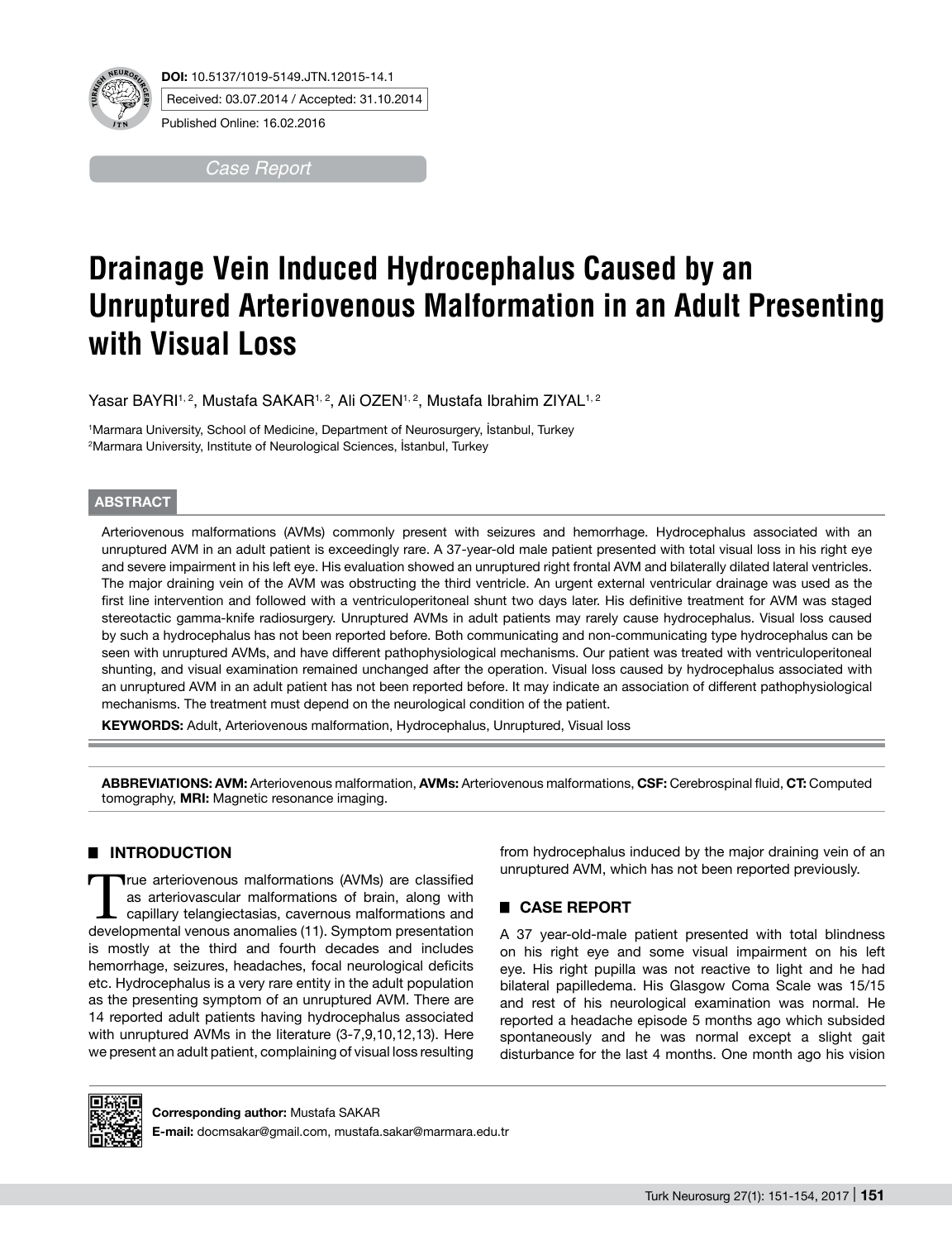started to blur. He lost vision on his right eye progressively for the last week. His vision on his right eye continued to deteriorate. Admission cranial computed tomography (CT) of the patient showed a right frontal AVM, and bilaterally dilated lateral ventricles but not the third and fourth. There was no bleeding. Elevated intracranial pressure was evident on cranial CT by hypodensity of brain tissue surrounding the lateral ventricles reflecting the cerebrospinal fluid (CSF) reflux (Figure 1A-H). An urgent ventricular drainage catheter was introduced as the first line intervention. The biochemical analyses of the CSF obtained during external ventricular drainage (EVD) was normal with glucose 68mg/dl and protein 43mg/dl. Cytology and cultures were also found to be negative later. MRI showed the nidus was located at the right frontal lobe. A tortious, venous signal void was seen at the medial side of the nidus, travelling through the level of the third ventricle. This vein seemed to obstruct the third ventricle and both foramina of Monro and caused bilaterally dilated lateral ventricles (Figure 1A-H). Conventional angiography showed a right frontal high-flow AVM, which had the feeders mainly from the right middle cerebral artery. Venous drainage was mainly to the deep venous system through the highly dilated and tortuous thalamostriate and internal cerebral veins, finally reaching the vein of Galen and straight sinus (Figure 2A-C). The diagnosis was a Spetzler-Martin Grade 3 right frontal AVM. A shunt procedure was performed after two days of drainage, and the lateral ventricles showed a significant reduction in size (Figure 1A-H). The patient was scheduled for staged stereotactic gamma-knife radiosurgery for his AVM immediately after the shunt procedure. One week later, his right pupilla was still non-reactive to light. However his vision on his left eye was at least stable, if not better.

# █ **Discussion**

Two of the 14 patients had communicating hydrocephalus where an unruptured AVM was documented as the cause. Geibprasert et al and Ebinu et al coincidently emphasized venous outflow obstruction and the potential role of a hemodynamic disequilibrium (4,6). Although explaining hydrocephalus in this circumstance by venous hypertension and malabsorption of the CSF from arachnoid villi seems reasonable, the high flow shunt may also cause a venous hypertension and hinder CSF absorption through trans ependymal flow. This is a previously described mechanism in pediatric population with vein of Galen AVMs and high flow pial shunts (1,14). However, the exact mechanism through which the elevated venous hypertension results in communicating hydrocephalus is not apparent enough.

On the other hand, it is obvious that non-communicating hydrocephalus is a result of compression on CSF pathways. The reason for blockage of the CSF pathways can be a draining vein, a venous varix, or the nidus itself. This late onset blockage of CSF pathways may have a role in the dynamic nature and growing tendency of some of these congenital malformations as stated before (15).

Other 12 patients had non-communicating hydrocephalus caused by an unruptured AVM (3,5-7,9,10,12,13). It seems that

there is tendency for the posterior fossa lesions to obstruct the Sylvian aqueduct and supratentorial lesions to obstruct third ventricle, which is reasonable. The level of obstruction may play an important role in decision making when managing hydrocephalus. In their well-documented patient series, Geibprasert et al. reported an unusually high percentage of shunt problems (6). Esparza et al. also reported a patient with AVM causing hydrocephalus in which a shunting procedure resulted in stupor and Parinaud's Syndrome suggesting an upward herniation (5). Treating a non-communicating hydrocephalus with third ventriculostomy is a well-established procedure and has many advantages over shunting. Kehler stated modern hydrocephalus treatment modalities that can be the choice of intervention for these cases, in his comment (8). These modalities include endoscopic third ventriculostomy for aqueductal stenosis and endoscopic septum pellucidotomy for unilateral blockage of the foramen of Monro. Although we agree with the author, in the setting of a neurosurgical emergency such as visual loss that we experience in our patient, a direct CSF diversion method such as ventricular drainage or shunting seems a more logical and safe option. Also, since the huge major draining vein was near totally obstructing the third ventricle, endoscopic third ventriculostomy seemed dangerous and troublesome, if not impossible. We chose a ventricular drainage as the first line treatment in this neurosurgical emergency setting, and replaced it with a ventriculoperitoneal shunt two days later. The patient was discharged without having a shunt problem.

Fourteen patients reported in the literature had both communicating and non-communicating hydrocephalus associated with an unruptured AVM (3-7,9,10,12,13). Most of these patients presented with headache or with signs of chronic obstructive hydrocephalus, but none of them had visual impairment of any degree. Visual impairment and papilledema are also reported with unruptured AVMs, although rare (2). Most of these patients present with a pseudotumor cerebri like clinical appearance but without hydrocephalus. In light of above mentioned reports, explanations and theories, our patient can be a unique example that both mechanisms took action together. While increased intracranial pressure leaded to headache episode, a slight change in the configuration of vascular anatomy of the malformation in a later stage caused obstruction of the third ventricle and resulted in non-communicating hydrocephalus. Increased intracranial pressure and non-communicating hydrocephalus together might result in visual disturbances.

# █ **conclusıon**

Diseases related to CSF dynamics such as hydrocephalus and pseudotumor cerebri can present with visual symptoms. Most patients show a recovery of visual functions after a succesful intervention. Recovery of functions is a reliable measure that shows the effective treatment of the situation, also this is not the rule. In most situations, stabilizing the progressive neurological deterioration is also regarded as a sign of effective treatment. Late recovery of neurological functions can be seen in some patients both in visual symptoms and other neurological deficits. Our patient's progressive visual loss stabi-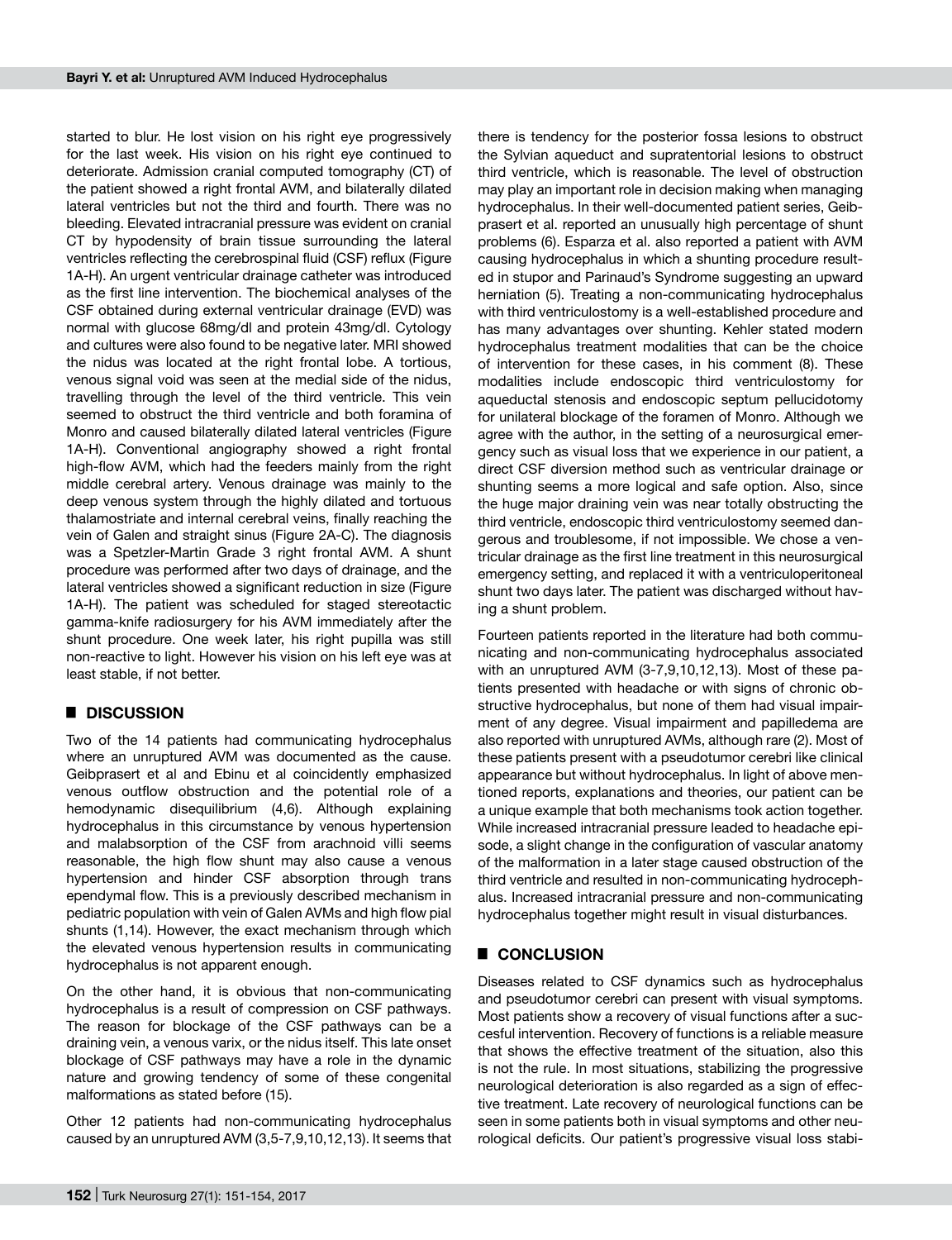

**Figure 1: A, B)** Admission CT and MRI showing the size of the fourth ventricle. **C)** Admission CT showing the drainage vein obstructing third ventricle. **D)** Admission CT showing marked ventricular enlargement of lateral ventricles. **E)** Significant reduction in size of both lateral ventricles after external ventricular drainage and shunting. **F)** Axial T2 MRI image showing drainage vein obstructing third ventricle. **G, H)** T2 axial Flair and T2 axial MRI images showing the nidus and slight ependymal reflux.



**Figure 2:** Conventional angiography showing highly dilated and tortious thalamostriate and internal cerebral veins finally draining to vein of Galen and straight sinus. Other smaller cortical draining veins to the superior sagittal sinus and right transverse-sigmoid sinuses are seen.

lized after EVD and shunt replacement. There was a failure of recovery after the first week but there was also a stabilization of ongoing neurological deterioration. We also believe that there is still a chance for late recovery.

#### █ **References**

- 1. Alvarez H, Garcia Monaco R, Rodesch G, Sachet M, Krings T, Lasjaunias P: Vein of galen aneurysmal malformations. Neuroimaging Clin N Am 17:189-206, 2007
- 2. David CA, Peerlerss SJ: Pseudotumor syndrome resulting from a cerebral arteriovenous malformation: Case report. Neurosurgery 36:588-590, 1995